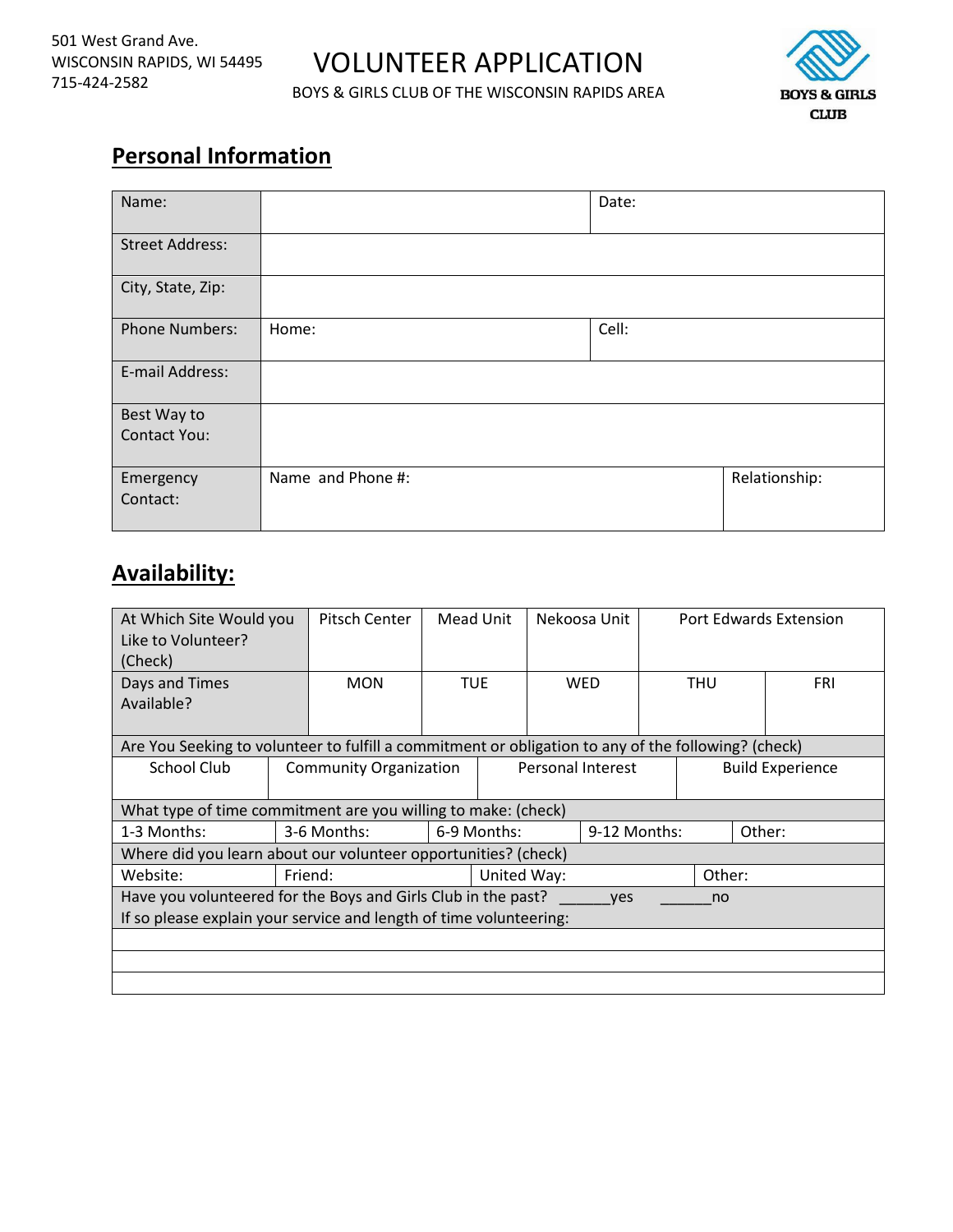VOLUNTEER APPLICATION

BOYS & GIRLS CLUB OF THE WISCONSIN RAPIDS AREA



#### **Interests:**

| Please Indicate which of the following areas you are interested in volunteering for: (check)                                                             |                 |                    |       |                  |                           |                  |                  |                    |
|----------------------------------------------------------------------------------------------------------------------------------------------------------|-----------------|--------------------|-------|------------------|---------------------------|------------------|------------------|--------------------|
| Learning<br>Center                                                                                                                                       | <b>Tutoring</b> | Arts and<br>Crafts | Music | Playing<br>Games | Sports/<br><b>Fitness</b> | Computer<br>Lab. | Special<br>Event | Mentoring<br>Teens |
|                                                                                                                                                          |                 |                    |       |                  |                           |                  |                  |                    |
| Please summarize and special skills or qualifications you may have that would help you be an exceptional<br>volunteer in working with children or youth: |                 |                    |       |                  |                           |                  |                  |                    |
|                                                                                                                                                          |                 |                    |       |                  |                           |                  |                  |                    |
|                                                                                                                                                          |                 |                    |       |                  |                           |                  |                  |                    |
|                                                                                                                                                          |                 |                    |       |                  |                           |                  |                  |                    |
|                                                                                                                                                          |                 |                    |       |                  |                           |                  |                  |                    |

### **Education & Experience:**

| <b>Educational Background:</b><br>Jr High                                            | Tech School<br>High School<br>College |  |  |  |
|--------------------------------------------------------------------------------------|---------------------------------------|--|--|--|
| Degree:                                                                              | <b>Other Training:</b>                |  |  |  |
|                                                                                      |                                       |  |  |  |
| <b>Current Employer:</b>                                                             | Phone:                                |  |  |  |
| Occupation:                                                                          | Do you have your own transportation?  |  |  |  |
| Would you like us to notify your employer about your volunteer service?<br>ves<br>no |                                       |  |  |  |

#### **References:**

| Please list two people who can attest to you character, skill and dependability. (no relatives please) |                         |  |  |  |  |
|--------------------------------------------------------------------------------------------------------|-------------------------|--|--|--|--|
| Name:                                                                                                  | Relationship:<br>Phone: |  |  |  |  |
|                                                                                                        |                         |  |  |  |  |
|                                                                                                        |                         |  |  |  |  |

## **Additional Information:**

| Please check the applicable response"                                                                                                                |     |    |  |  |
|------------------------------------------------------------------------------------------------------------------------------------------------------|-----|----|--|--|
| Have you ever been convicted of a criminal offence?                                                                                                  | Yes | No |  |  |
| Is there any pending criminal charge or have you ever been convicted of child abuse<br>or neglect?                                                   | Yes | No |  |  |
| Has your driver's license ever been suspended or revoked?                                                                                            | Yes | No |  |  |
| Are there any facts or circumstances that would call into question, your being<br>entrusted with the supervision, guidance and care of young people? | Yes | No |  |  |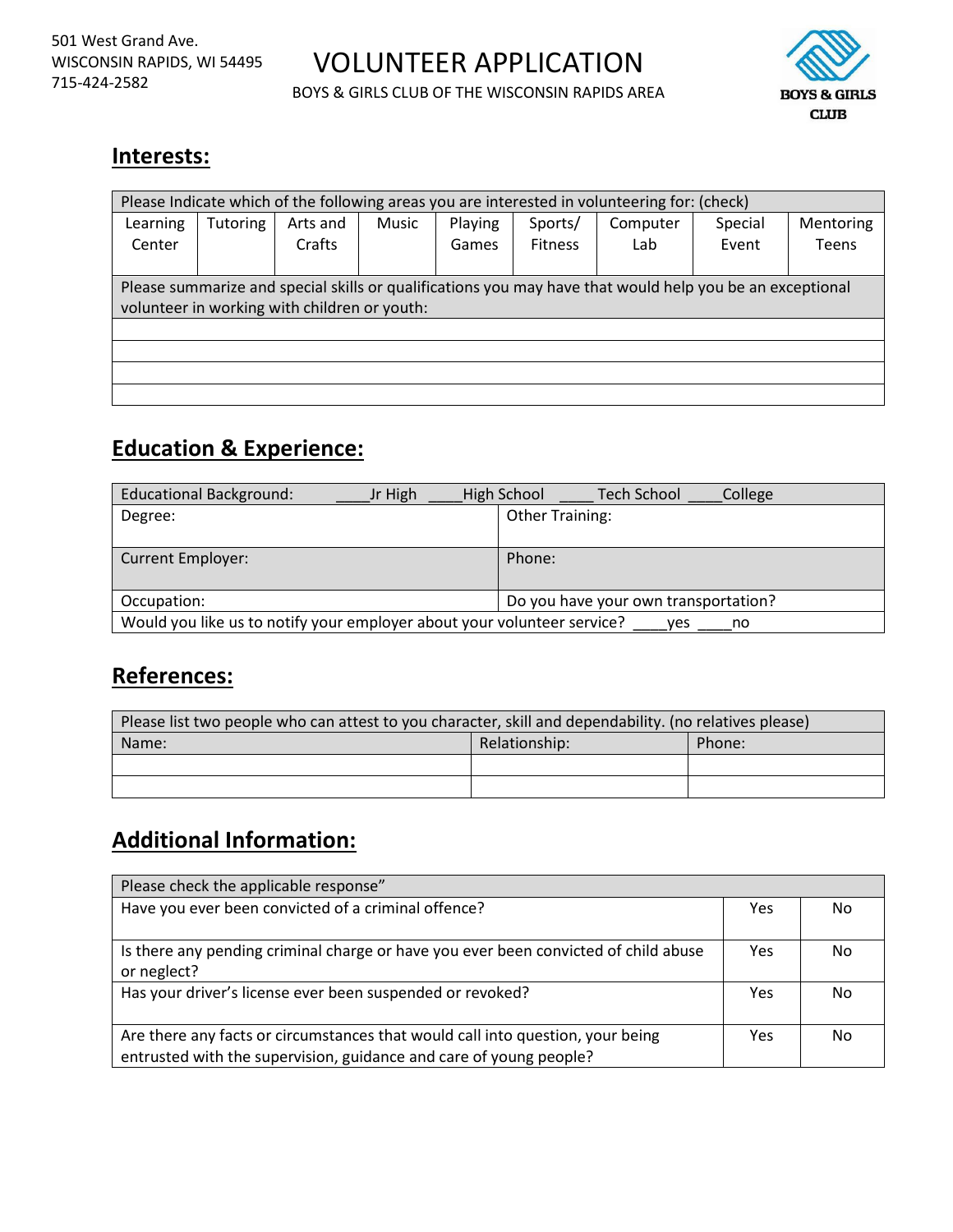

## **Certification of Information and Acknowledgement:**

I certify that all information provided on this application and any attachment(s) are true and complete to the best of my knowledge. I also certify that I have not withheld any pertinent information. I authorize educational institutions, employers, and references listed above to give any and all information concerning my education, employment and fitness to work with children and young teens.

Signature:  $\qquad \qquad$  Date:

## **Honor Statement Regarding Drug Free Work Place:**

The Boys & Girls Club of the Wisconsin Rapids Area is strongly opposed to the illegal use of drugs and alcohol in the workplace and in our community. The Club places a high priority on providing a safe and healthy work environment for employees and for members. We expect our staff to be role models for our members. The Club's policies require both employees and volunteers to report to work free of the influence of alcohol or illegal drugs or narcotics. The possession, use, purchase, sale or transfer of alcohol or illegal drugs while at work or on Club property is strictly prohibited. Staff and volunteers are expected not to condone or in any way support illegal drug or alcohol use by members.

I agree with the Club's positions on the importance of a Drug-Free Workplace, and I pledge to comply with the Club's policies in the interest of members, my co-workers, volunteers, the Club, and the community.

Signature:  $\vert$  Date:

#### **Agreement and Authorization:**

I agree that in the course of considering my application, you may inquire to verify information considering my background. I authorize you to investigate all statements made on this application. I further agree to hold harmless the Boys & Girls Club of the Wisconsin Rapids Area, institutions and references listed above and law enforcement agencies from all liability and any damage that may result from furnishing this information to the Boys & Girls Club of the Wisconsin Rapids Area. Signature:  $\vert$  Date: